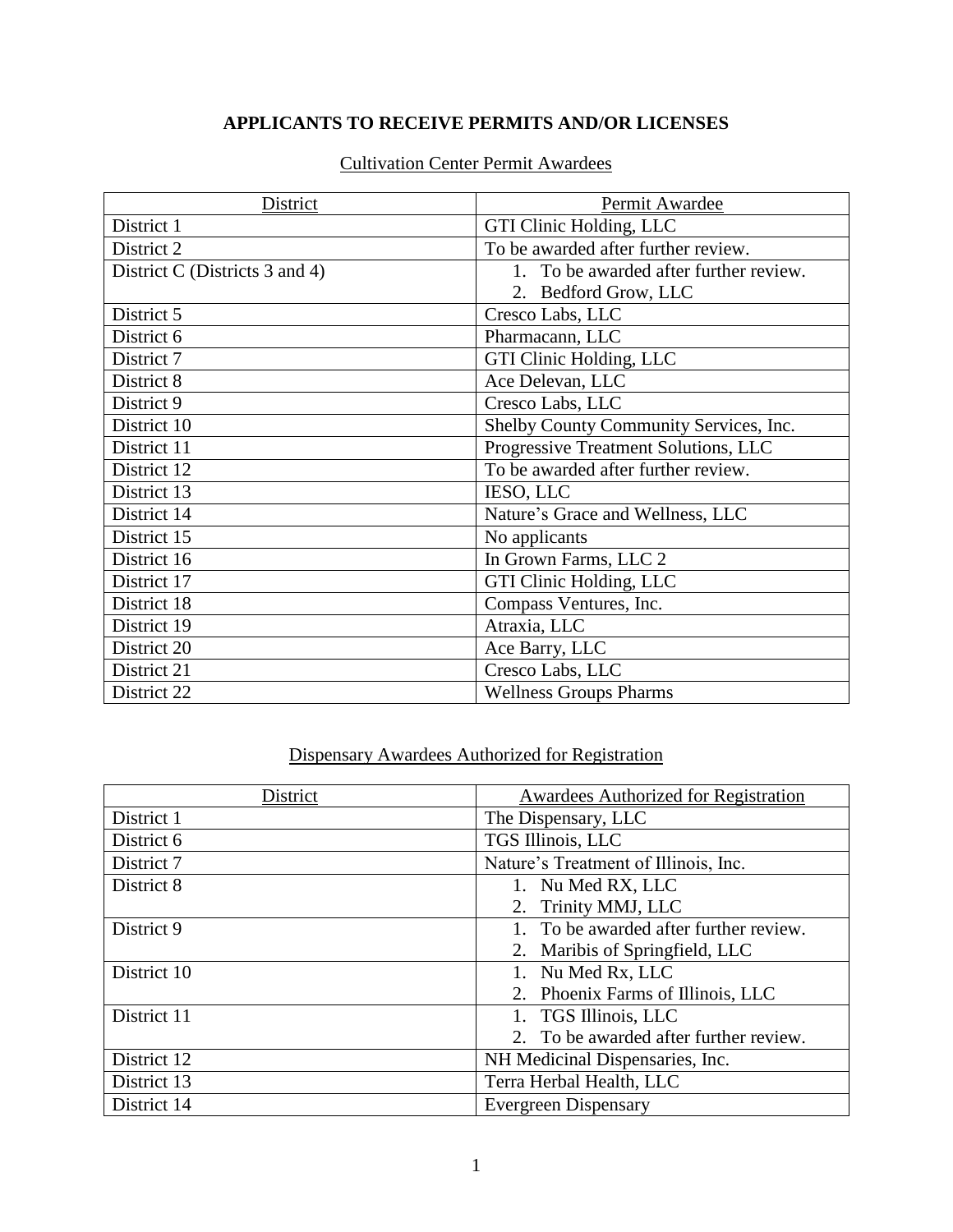| District    | <b>Awardees Authorized for Registration</b> |
|-------------|---------------------------------------------|
| District 16 | 1. MedMar Rockford, LLC                     |
|             | 2. Mapleglen Care Center, LLC               |
| District 17 | Pharmacann, LLC                             |
| District 18 | Compass Ventures, Inc.                      |
| District 19 | Kirkwood Pharmacy Group of Harrisburg,      |
|             | <b>LLC</b>                                  |
| District 20 | Herbal Remedies Dispensaries, LLC           |
| District 22 | Kirkwood Pharmacy Group of Anna, LLC        |
| District 24 | 1. 3C Compassionate Care Center, LLC        |
|             | 2. EarthMed, LLC                            |
|             | 3. Mindful Illinois, LLC                    |
| District 25 | Greenhouse Group, LLC                       |
| District 26 | 1. Healthway Services of West Illinois,     |
|             | <b>LLC</b>                                  |
|             | 2. Pharmacann, LLC                          |
| District 27 | 1. GTI Clinic Illinois Holdings, LLC        |
|             | 2. PDI III, LLC                             |
|             | 3. Northshore Alterative Therapy, LLC       |
| District 28 | Alternative Treatment, Ltd.                 |
| District 29 | 1. Midwest Compassion Center, Inc.          |
|             | 2. 3C Compassionate Care Center             |
| District 30 | 3. Greenhouse Group, LLC                    |
| District 31 | NCC, LLC<br>Pharmacann, LLC                 |
| District 32 | New Age Care, LLC                           |
| District 33 | Greenhouse Group, LLC                       |
| District 34 | Pharmacann, LLC                             |
| District 35 | Floramedex, LLC                             |
| District 36 | Future Transactions Holdings, LLC           |
| District 37 | WCCC, LLC                                   |
| District 38 | WCCC, LLC                                   |
| District 39 | WCCC, LLC                                   |
| District 40 | WCCC, LLC                                   |
| District 41 | 1. Union Group of Illinois, LLC             |
|             | To be awarded after further review.<br>2.   |
| District 42 | Harborside Illinois Grown Medicine,         |
|             | Inc.                                        |
|             | To be awarded after further review.<br>2.   |
| District 43 | 1. Maribis of Chicago, LLC                  |
|             | 2. Chicago Alternative Health Center,       |
|             | <b>LLC</b>                                  |
| District 44 | The Cannabis Group<br>1.                    |
|             | MedMar, Inc.<br>2.                          |
| District 45 | Nu Med Rx, LLC                              |